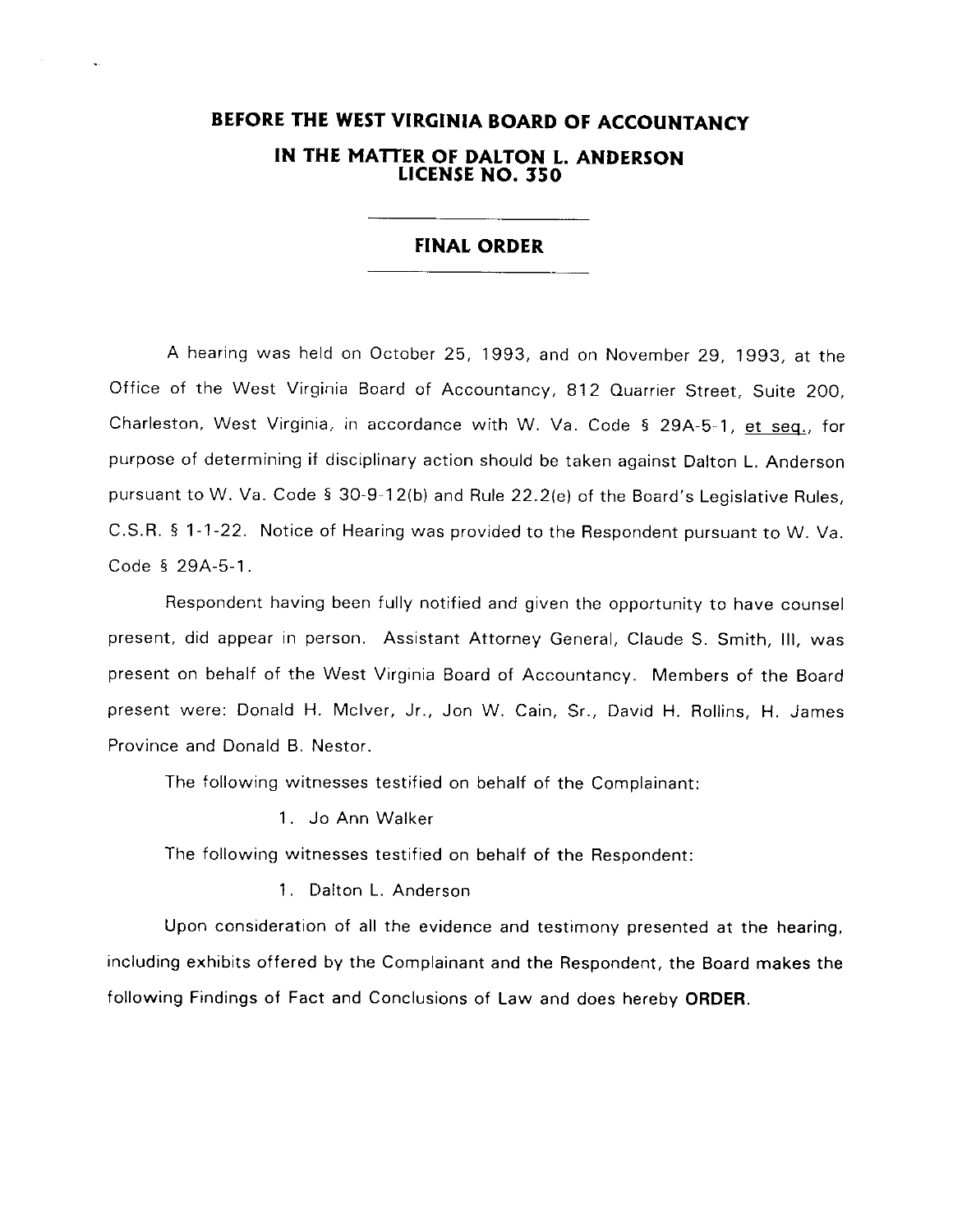## FINDINGS OF FACT

1. The Board is a State entity created by W. Va. Code § 30-9-1, <u>et seq</u>., and is empowered to regulate the practice of the profession of Accountancy pursuant to w. Va. Code § 30-9-1.

2. Mr. Dalton L. Anderson (hereinafter "Mr. Anderson") had his License No. 350 issued by the West Virginia Board of Accountancy.

3. The Board, by its Executive Director, Jo Ann Walker, issued a Notice of Hearing to Dalton L. Anderson notifying him that the Board would convene a hearing on November 29, 1993, to determine if a disciplinary actions should be taken against his license to practice Accounting. See, Board Exhibit No. 3.

4. Mr. Anderson was served with such Notice of Hearing by giving it to him at the Board's last meeting on October 25, 1993. Such Notice of Hearing was signed by Ms. Walker and received and signed by Mr. Anderson on October 25, 1993, therefore accepting service of the Notice. See, Transcript, Vol. ll, pp. 7 and 8.

5. Mr. Anderson performed audits of the December 31, 1989, September 30, 1988 and December 31, 1987 financial statements of Mr. Eugene Lane, d/b/a Lane Leasing Company, L&L Pipeline, Incorporated. See, Board Exhibit No. 2.

6. The Board received a complaint concerning Mr. Anderson on March 4, 1992 from Tony Lucas. See, Tr., Vol. II, p. 15, Anderson Exhibit No. 1.

7. Upon receipt of this complaint by the Board, Mr. Michael Deery of the accounting firm Toothman, Rice and Company was hired by the Board to do an independent review of the information and reports in connection with the complaint to determine if the audit reports were deficient. See, Tr., Vol. II., pp. 8, 9 and 15 and Board Exhibit Nos. 4, 5 and 6.

8. According to the report submitted to the Board by Mr. Deery, the audits prepared by Mr. Anderson contained the following deficiencies:

2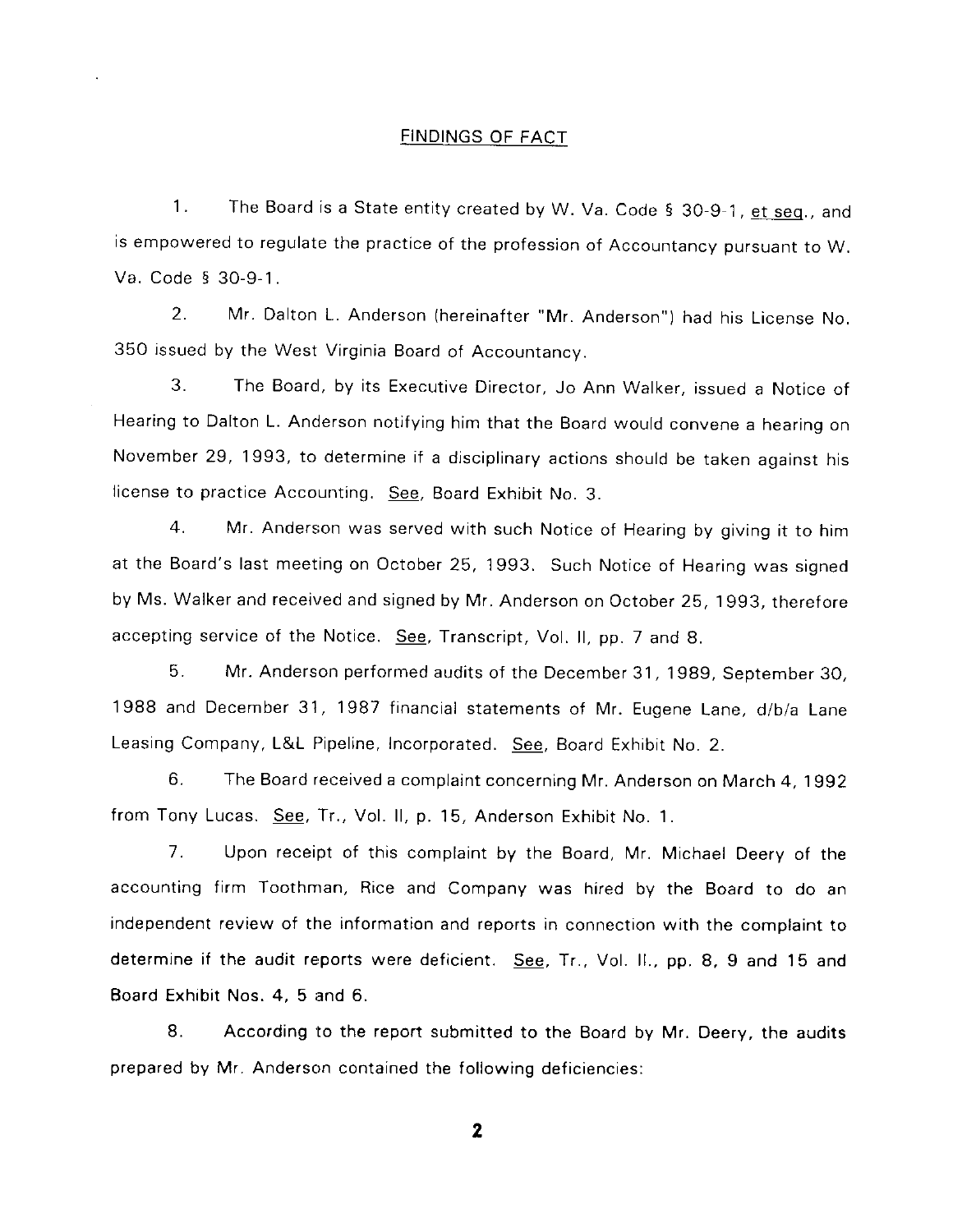- A. There is no disclosure of significant accounting policies as required by Accounting Principles Board Opinion No. 22.
- B. Consolidated balances sheets and income statements are presented but there is no disclosure of the consolidation policy as required by Accounting Principles Board Opinion No. 22.'
- There is no disclosure of the amount of the allowance for uncollectible receivables as required by Accounting Principles Board Opinion No. 12. c.
- There is no disclosure of the method used to account for investments in the land and personal dwelling, the house and lot, and the gas well as required by Accounting Principles Board Opinion No. 18. D.
- For the depreciable assets there is inconsistent disclosure of the methods used to compute depreciation as required by Accounting Principles Board Opinion Nos. 12 and 22. E.
- One of the entities in the consolidated group receives contracting income. The method of recognizing income (percentage-of-completion or completed-contract) is not disclosed as; required by Accounting Research Bulletin No. 45. F.
- The balance sheets indicate there are notes payable; however, there is no disclosure of interest rates, maturities, and other terms and conditions provided in loan agreements such as assets pledged as collateral, covenants to reduce debt, maintain working capital, and restrict dividends (Accounting Principles Board Opinion No. 4). In addition there is no disclosure of the combined aggregate amount of maturities for long-term borrowings disclosed for each of the five years following the date of the latest balance sheet as required by Statement of Financial Accounting Standards No. 47. G.
- The consolidated income statements indicate a material amount of rental expense; however, there is no description of the leasing arrangements as required by Statement of Financial Accounting Standards No. 13. H.
- $\mathbf{L}$ There is no disclosure relative to the number of shares of common stock authorized, issued and outstanding and the par or stated value per share as required by Accounting Principles Board Opinion No. 4.
- There is no disclosure of the changes in the separate component accounts of stockholders' equity as required by Accounting Principles Board of Opinion No. 12. J.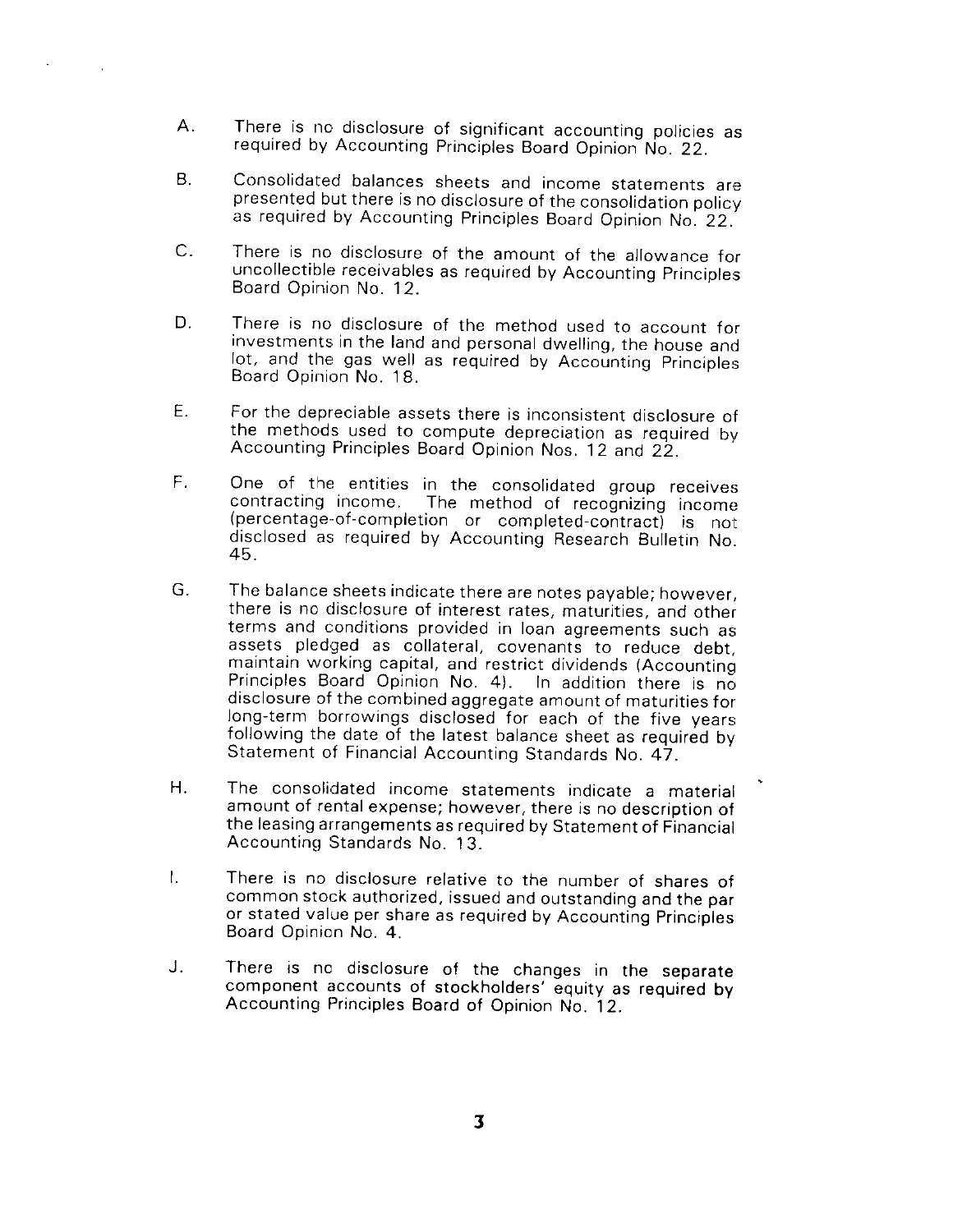- K. There is no statement of cash flows included with December 31, I989, financial statements as required bv Statement of Financial Accounting Standards No. 95 for fiscal years ending<br>after July 15, 1988.
- L, The Septernber 3O, 1988 and December 31, 1997, statements do not include a statement of changes in financial position as required by Accounting Principles Board Opinion No. 19.
- M. There are no disclosures relative to income taxes as required by Accounting Principles Board Opinion No. 11 and Statement of Financial Accounting Standards No. 96.
- N. The December 31, 1987, accountant's report contains the following departures from professional standards.
	- (i) Mr. Anderson's scope paragraph incorrectly reads as follows:

"I have examined the Balance Sheets for Eugene Lane d/b/a L & L Pipeline, Inc., (a corporation whoily owned by Eugene Lane), and the Consoiidated Balance Sheet for the two companies as of December 31, 1987, and the accompanying statements of income for the period then ending. "

Statement on Auditing Standards No. 2 requires the scope to read as follows:

"We have examined the balance sheet of X Company as of [at] December The may examined the balance sheet of X company as of [at] becember 17. 19XX, and the related statements of income, retained earnings and changes in financial position for the year then ended. Our examination was made in accordance with generally accepted auditing standards and, accordingly, included such tests of the accounting records and such other auditing procedures as we considered necessary in the circumstances."

(ii) Statement of Auditing Standards No. 2 states that an auditor's standard report consists of only two paragraphs - A statement describing the nature of the examination, usually in an opening or "scope" paragraph, and an expression of the auditor's opinion, usualiy in a closing or " opinion" paragraph.

Mr. Anderson has incorrectly included the following paragraph in his report.

"My examination included an inventory of all assets of significant values and a review of other balance sheet accounts to ascertain that thev were properly supported. The income statement was prepaid {sic) using generally accepted accounting practices that were consistent with those of the prior vear.

There were no fixed contract projects during the reported year and all work on a time and material basis had been completed at year end.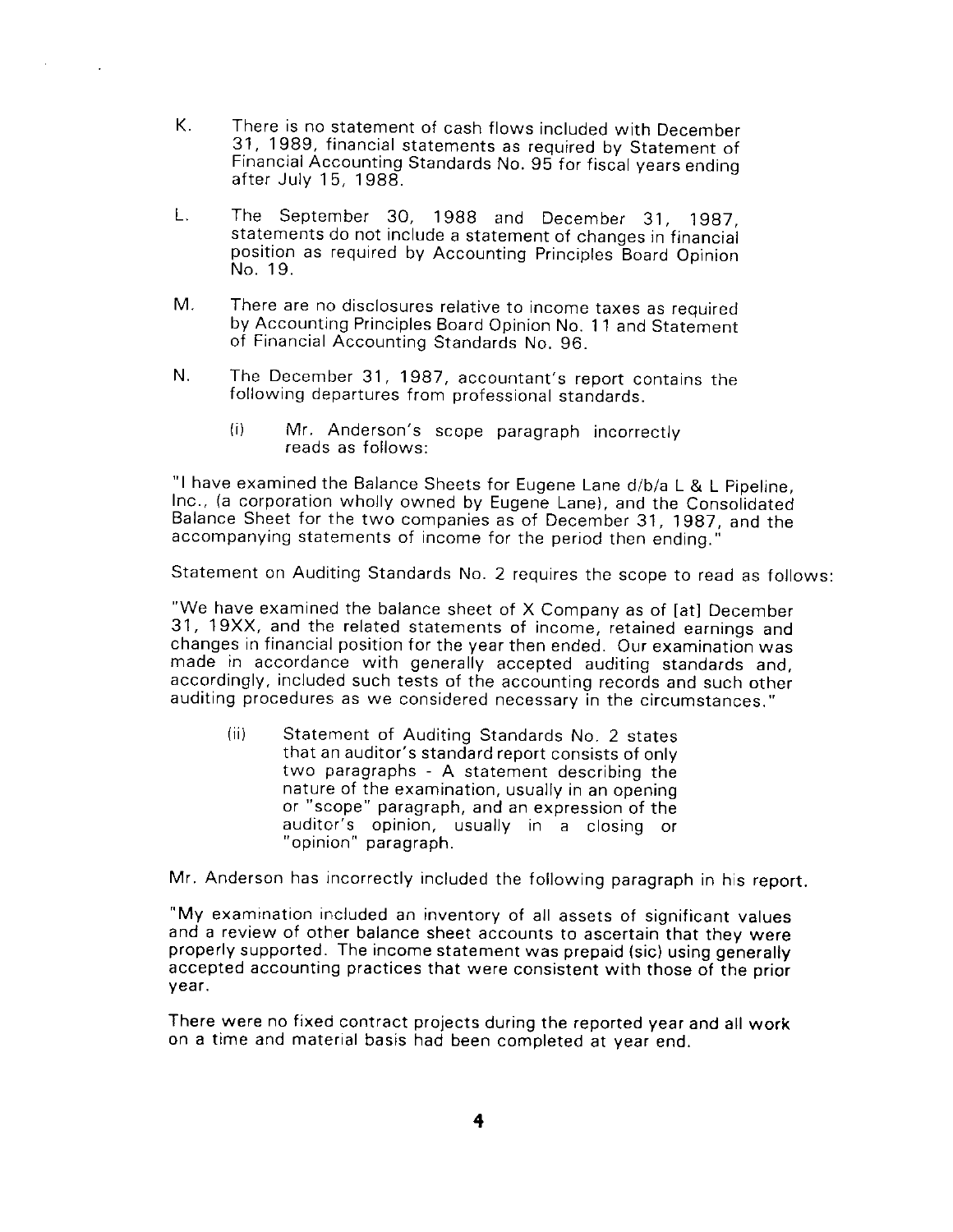Mr. Lane has pledged to move additional working capital into the Corporate Account and The Consolidated Statement reflects the additional paid in Capital of \$50,000.00."

(iii) Mr. Anderson's opinion paragraph does not fully comply with Statement on Auditinq Standards No. 2. His opinion reads as follows:

"ln my opinion, the accompanying Balance Sheets of Eugene Land d/b/a Lane Leasing, L & L Pipeline and the Consolidated Report, fairly state the <sup>f</sup>inancial position as of december 31, 1 987, and the accompanying income statements fairly state the results of operation for the period then ending. "

The correct wording is as follows:

"In our opinion, the financial statements referred to above present fairly the financial position of X Company as of [at] December 31, 19XX, and the results of its operations and the changes in its financial position for the year<br>then ending, in conformity with generally accepted accounting principles applied on a basis consistent with that of the preceding year.

- N. The September 30, 1988, accountant's report contains the following departures from professional standards.
	- (i) The report is labeled

"Subject: Desk review, Balance Sheet and Income Statement, L. & L. Pipeline, Inc., Lane Leasing and Consolidated Reports"

There is no such service as a "Desk Review" provided for in the professional standards.

> (ii) Mr. Anderson's scope paragraph incorrectly reads as follows:

"l have reviewed the balance sheets for Eugene Lane, doing business as Lane Leasing Company, and for L. & L. Pipeline, lnc. (a corporation wholly owned by Eugene Lane) and the consolidated balance sheets for the two companies as of September 30, 1988, and the accompanying statements of income for the period then ending."

Statement on Auditing Standards No. 2 requires the scope paragraph to read as <sup>f</sup>ollows:

We have examined the balance sheet of X Company as of [at] December 31, 19XX, and the related statements of income, retained earnings and changes in financial position for the year then ended. Our examination was made in accordance with generally accepted auditing standards and, accordingly, included such tests of the accounting records and such other auditing procedures as we considered necessary in the circumstances."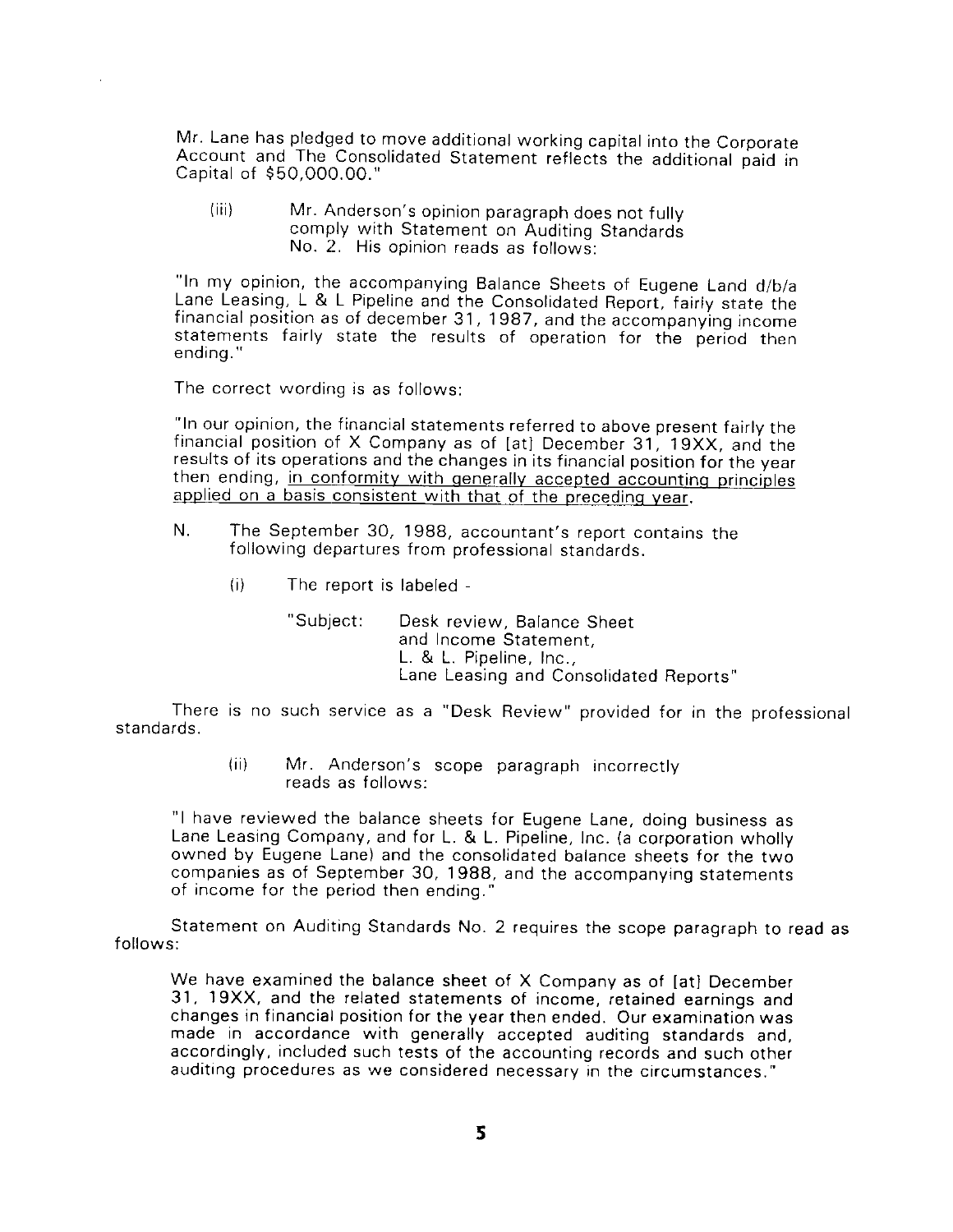{iii) Statement on Auditing Standards No. 2 states that an auditor's standard report consists of only two paragraphs - A statement describing the nature of the examination, usually in an opening<br>or "scope" paragraph, and an expression of the auditor's opinion, usually in a closing or " opinion" paragraph.

Mr Anderson has incorrectly included the following paragraphs in his report.

"My review consisted of an examination of the accounts to determine that proper charges were being recorded in accordance with generally accepted accounting principles and that they were consistent with prior years.

There were not outstanding contracts or work in progress at the end of September. All work performed through September 30-was on a fixed rate per hour worked basis and billings were rendered for work performed through that date. All vendor's invoices are being paid on a timely basis.

The Traders Bank has extended a \$250,000 letter of credit to L. & L. Pipeline, Inc. A copy is attached."

(iv) Mr. Anderson's opinion paragraph does not fully comply with statement on Auditing Standards No. 2. His opinion reads as follows:

"In my opinion, the accompanying Balance Sheets of Eugene Lane, doing<br>business as Lane Leasing, L. & L. Pipeline, Inc. and the consolidated report. fairly state the financial positions as of September 30, 1988, and the accompanying income statement fairly states the results of operations for the period then ending."

The correct wording is as follows:

"ln our opinion, the financial statements referred to above present fairly the financial position of X Company as of [at] December 31, 19XX, and the results of its operations and the changes in its financial position for the year then ended, in conformity with generally accepted accounting principles applied on a basis consistent with that of the preceding vear."

- (O) The December 31, 1989, accountant's report contains the following departures from professional standards.
	- (i) The report is labeled
		- "Subiect: Desk Review of Consolidated Balance Sheet and Income Statement of Eugene and Nina Lane, sole owners of L. & L. Pipeline, Inc.. and Lane Leasing Company"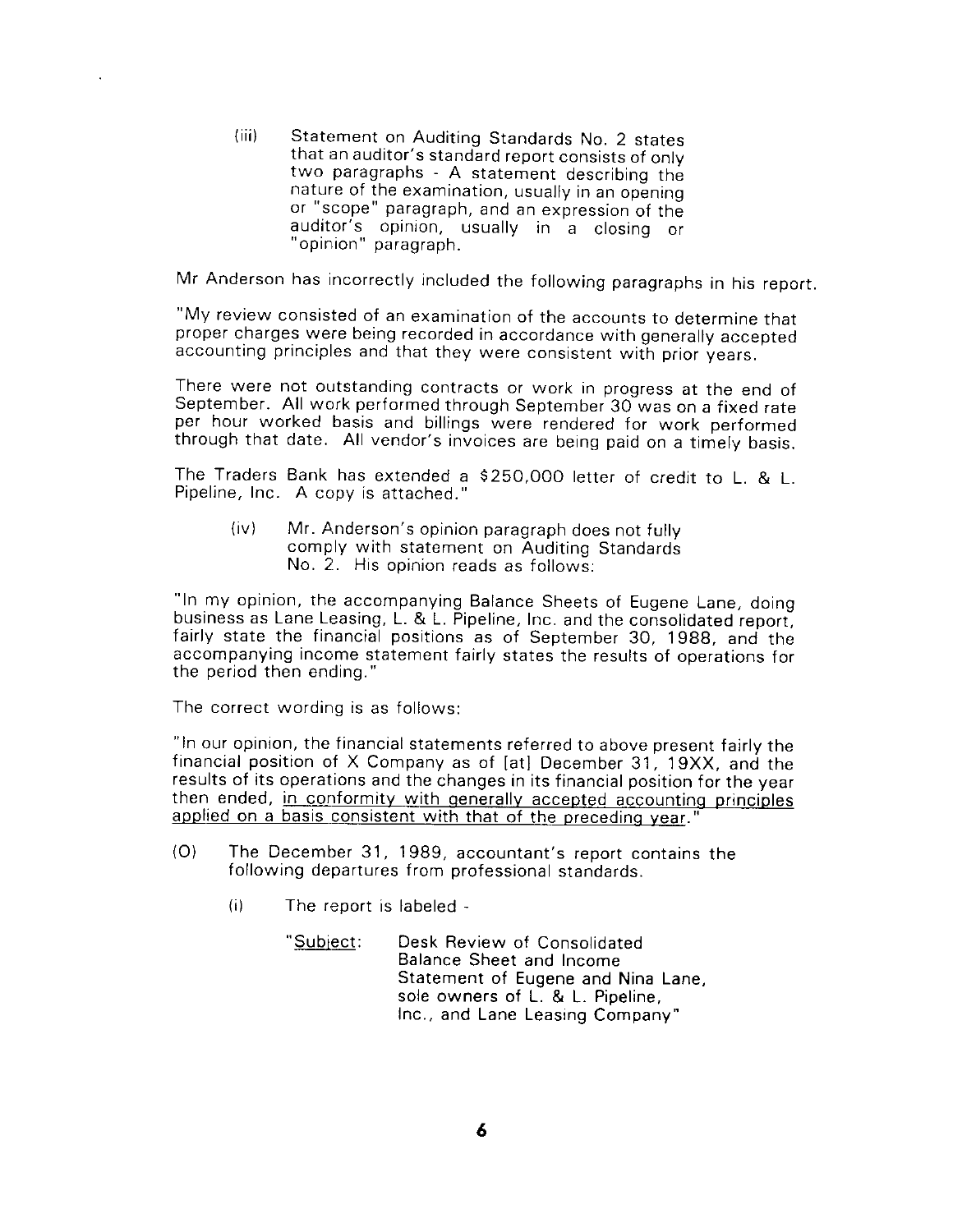There is no such service as a "Desk Review" provided for in the professional standards.

> (ii) The accountant's report does not comply with<br>the Statement on Auditing Standards No. 58<br>which was effective for audit reports issued after January 1, 1989.

Mr. Anderson's report reads as follows:

"I have reviewed the consolidated balance sheet for Eugene and Nina Lane, sole owners of L. & L. Pipeline and Lane Leasing Company, as of December 31, 1989, and the accompanying statement of income for the period then ending.

My review consisted of an examination of the accounts to determine that proper charges were being recorded in accordance with generally accepted accounting principles and that they were consistent with prior years.

ln my opinion, the accompanying consolidated Balance Sheet of Eugene and Njna Lane, sole owners of L. & L. Pipeline, Inc. and Lane Leasing Company, as of December 31, 1989, and the accompanying income statement, fairiy state the results of operations for the period then ending."

Statement on Auditing Standards No. 58 mandates the following wording:

## Independent Auditor's Reoort

"We have audited the accompanying balance sheet of X Company as of December 31, 19XX, and the related statements of income, retained earnings, and cash flows for the year then ended. These financial statements are the responsibility of the Company's management. Our responsibility is to express an opinion on these financial statements based on our audit.

We conducted our audit in accordance with generally accepted auditing standards. Those standards require that we plan and perform the audit to obtain reasonable assurance about whether the financial statements are free of material misstatement. An audit includes examining, on a test basis, evidence supporting the amounts and disclosures in the financial statements. An audit also includes assessing the accounting principles used and significant estimates made by management, as well as evaluating the overall financial statement presentation. We believe that our audit provides a reasonable basis for our opinion.

In our opinion, the financial statements referred to above present fairly, in all material respects, the financial position of X Company as of jIat] December 31, 19XX, and the results of its operations and its cash flows for the year then ended in conformity with generally accepted accounting principles." See, Board Exhibit No. 4.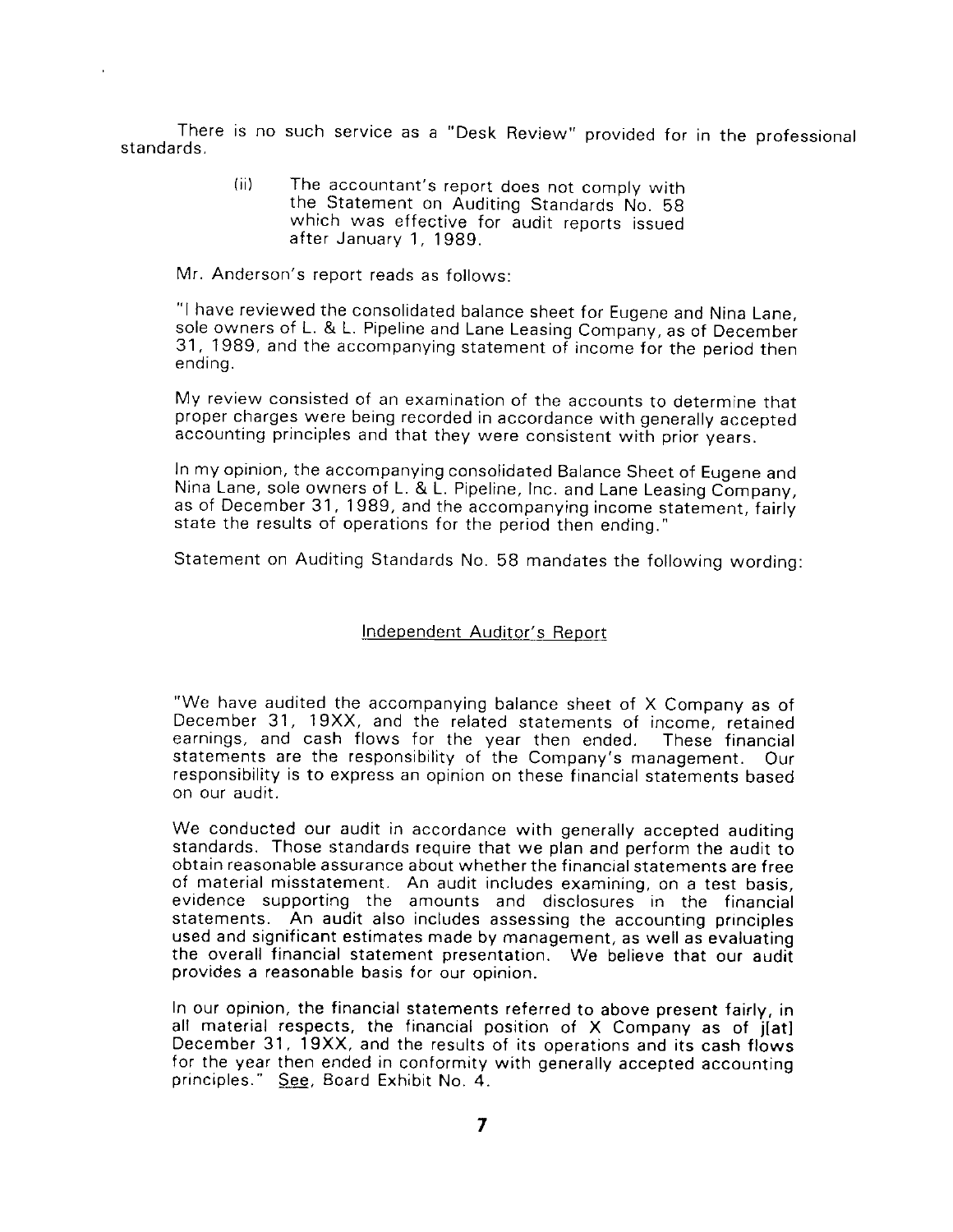9. Mr. Anderson stated that the professional standards of the Accounting Principal Board Opinions did not apply to his situation. See, Tr., Vol. II, pp. 44 and 45.

10. Mr. Anderson was not familiar with the requirements for preparing a review financial statement and he was not aware of the standard paragraphs required to be included in that statement. Mr. Anderson did not read what standard paragraphs were required in an opinion letter in 1987, 1988 and in 1989. See, Tr., Vol. II, pp. 46 and 47.

11. In violation of the Board's statute and legislative rules, Mr. Anderson performed audits not in conformity with generally accepted auditing standards and accounting principles.

## CONCLUSIONS OF LAW

1. West Virginia Code § 30-9-12(b) allows the Board to suspend or revoke any certificate or registration for dishonesty, fraud or gross negligence in the practice of public accounting. As indicated in the Findings of Fact, Mr. Anderson did not perform his audits in conformity with generally accepted accounting standards, such actions constituting gross negligence in the practice of public accounting in violation of W. Va. Code 5 30-9-12(b).

2. 1 C.S.R. 1, Rule 22.2(e) of the Board's Legislative Rules states that an accountant may be held guilty of an act discreditable to the profession if he fails to direct attention to any material departure from generally accepted accounting principles or to disclose any material omission of generally accepted auditing procedure applicable in the circumstances. As indicated in the Findings of Fact, Mr. Anderson did not perform his audits in conformity with generally accepted accounting standards and failed to include many disclosures and required paragraphs, such actions constituting acts

8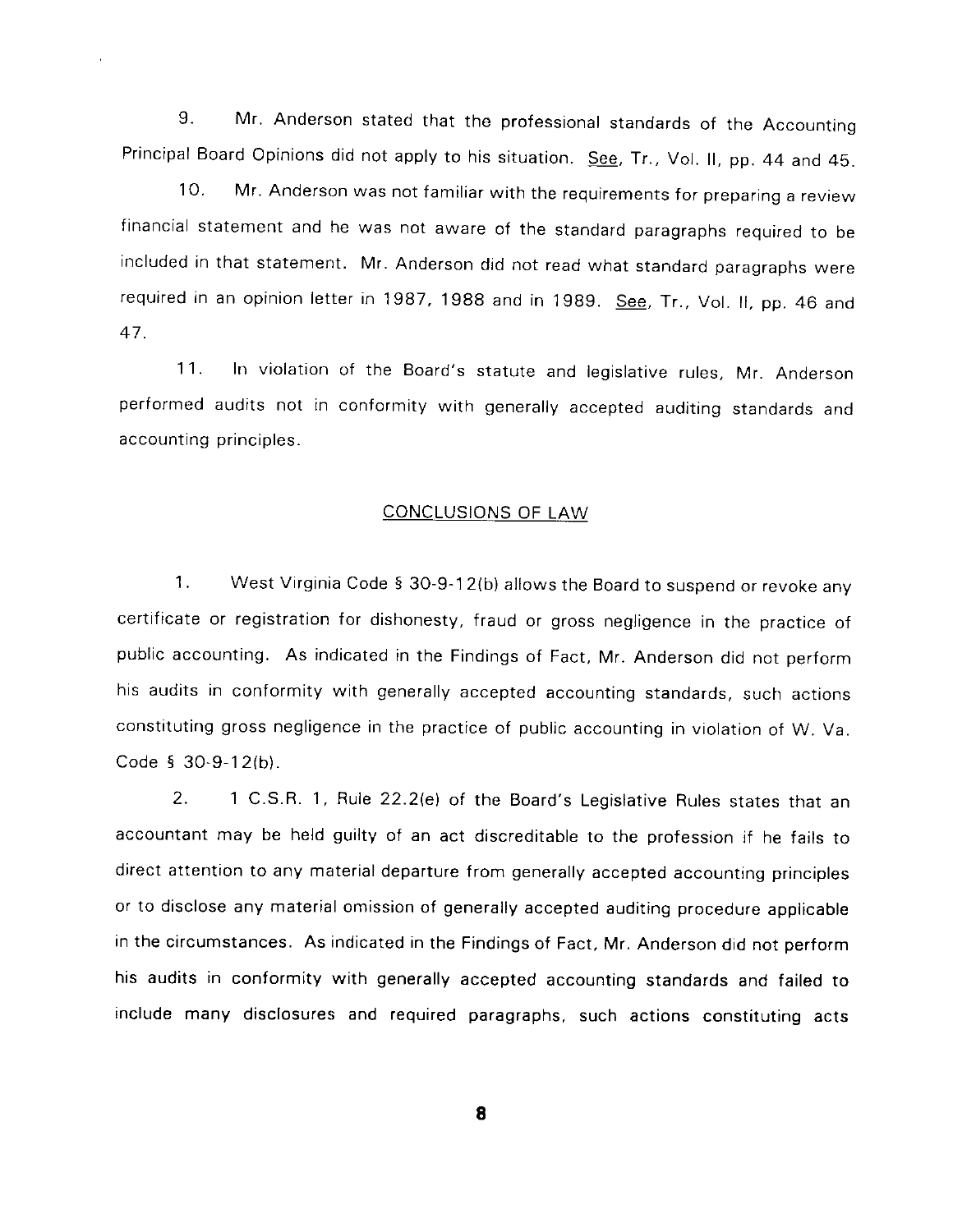discreditable to the profession of accounting in violation of 1 C.S.R. 1, Rule 22.2(e) of the Board's Legislative Rules.

3. West Virginia Code 5 30-9-12(c) allows the Board to suspend or revoke any certificate or registration for the violation of a rule of professional conduct promulgated by the Board. As indicated in the finds of fact, the actions of Mr. Anderson in performing his audits violated Rule 22.2(e) of the Board's legislative rules, therefore, subjecting the license of Mr. Anderson to suspension or revocation.

## ORDER

Pursuant to the provisions of W. Va. Code 5 3O-9-12 and after thorough deliberation on the facts presented as evidence during the hearing held on October 25, 1993 and November 29, 1993, the Board ORDERS that the application of Dalton L. Anderson, for renewal of his license to practice accounting, be denied and his license be revoked effective from the date of this Order. Upon revocation Mr. Anderson shall be forbidden from practicing public accountancy or public accounting. Mr. Anderson may request that the Board renew his license upon completion of the following:

1. Twenty-four (24) hours of Continuing Professional Education credits (CPE) in financial auditing specifically dealing with the examination of financial statements. The courses for the CPE credits must be sponsored by either the American Institute of Certified Public Accountants (AICPA) or the West Virginia Society of Certified Public Accountants (WVSCPA). Such twenty-four {24) hours of CPE credits shall be in addition to the hours of CPE credits normally required for renewal of licensure and shall not qualify for meeting those requirements. Prior to attendance at any of the courses, Mr. Anderson must submit to the Board information regarding the course so that the Board may determine if it is acceptable.

9